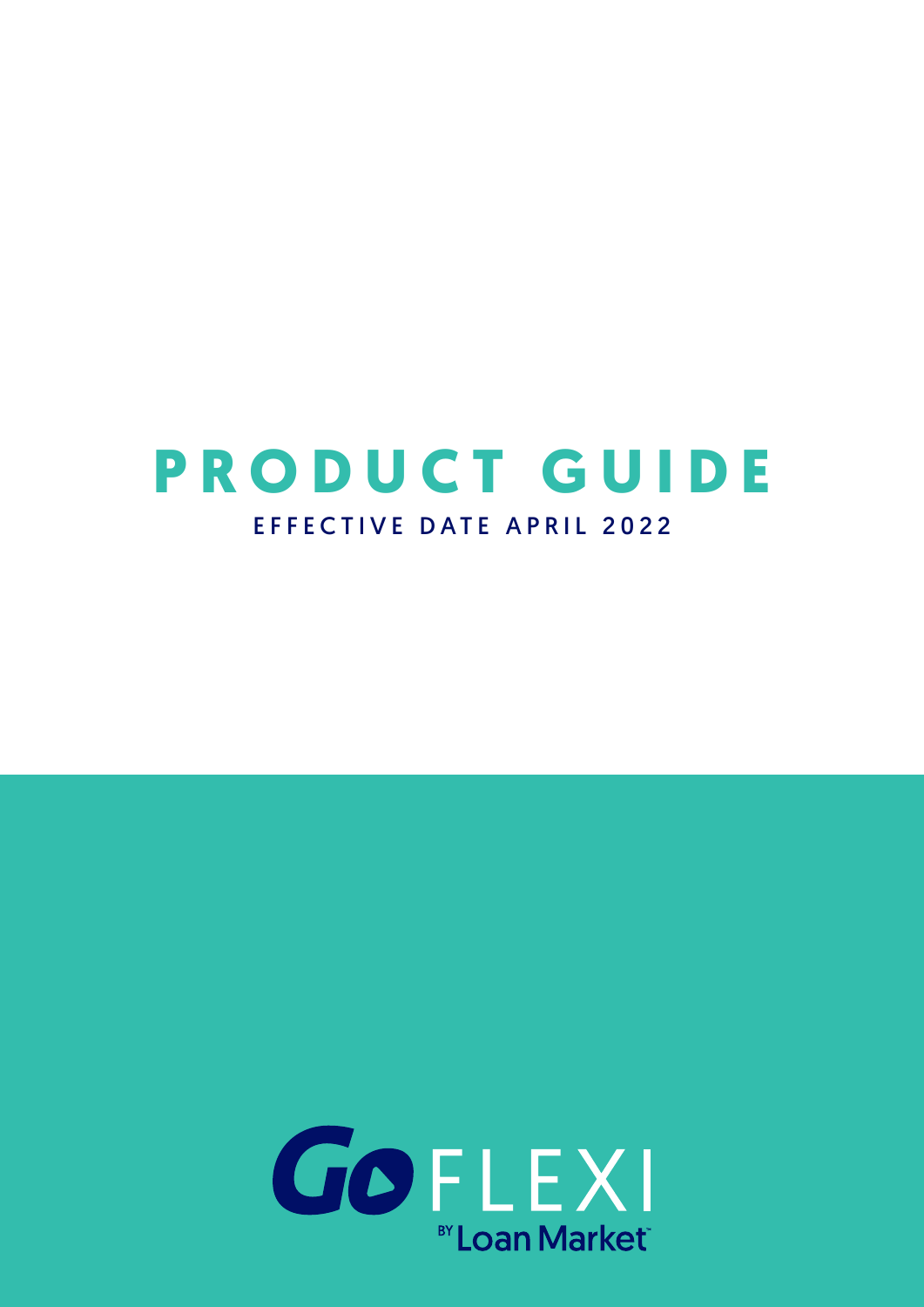## GO FLEXI BY LOAN MARKET

GO Flexi by Loan Market is powered by Pepper Money and offers a range of loan options with competitive rates, flexible terms and useful features, so you can be sure of getting a loan that is right for your circumstances.

GO Flexi by Loan Market can provide you with access to a range of flexible solutions that cater to a diverse range of residential borrowers from prime to those with a slightly impaired credit history.

## There are many things that make GO Flexi by Loan Market a great choice, here are just a few:

- Expert help from your Loan Market broker to select the options to suit your needs;
- Same day turnaround on initial decisions\*
- As each application is assessed on its individual merits, GO Flexi by Loan Market provides a more flexible solution every time;
- One application provides access to multiple home loan solutions;
- With simple to understand products, GO Flexi by Loan Market makes it easy to find the right home loan for your circumstances;
- Direct lines to the credit team assessing your loan, GO Flexi by Loan Market keeps you informed every step of the way;
- Dedicated GO Flexi by Loan Market Customer Service team to assist in priority service;
- Access to Loan Adviser for up-to-date reporting and statements

\*Same day approvals for applications lodged before 1pm AEST (or 12pm in WA).

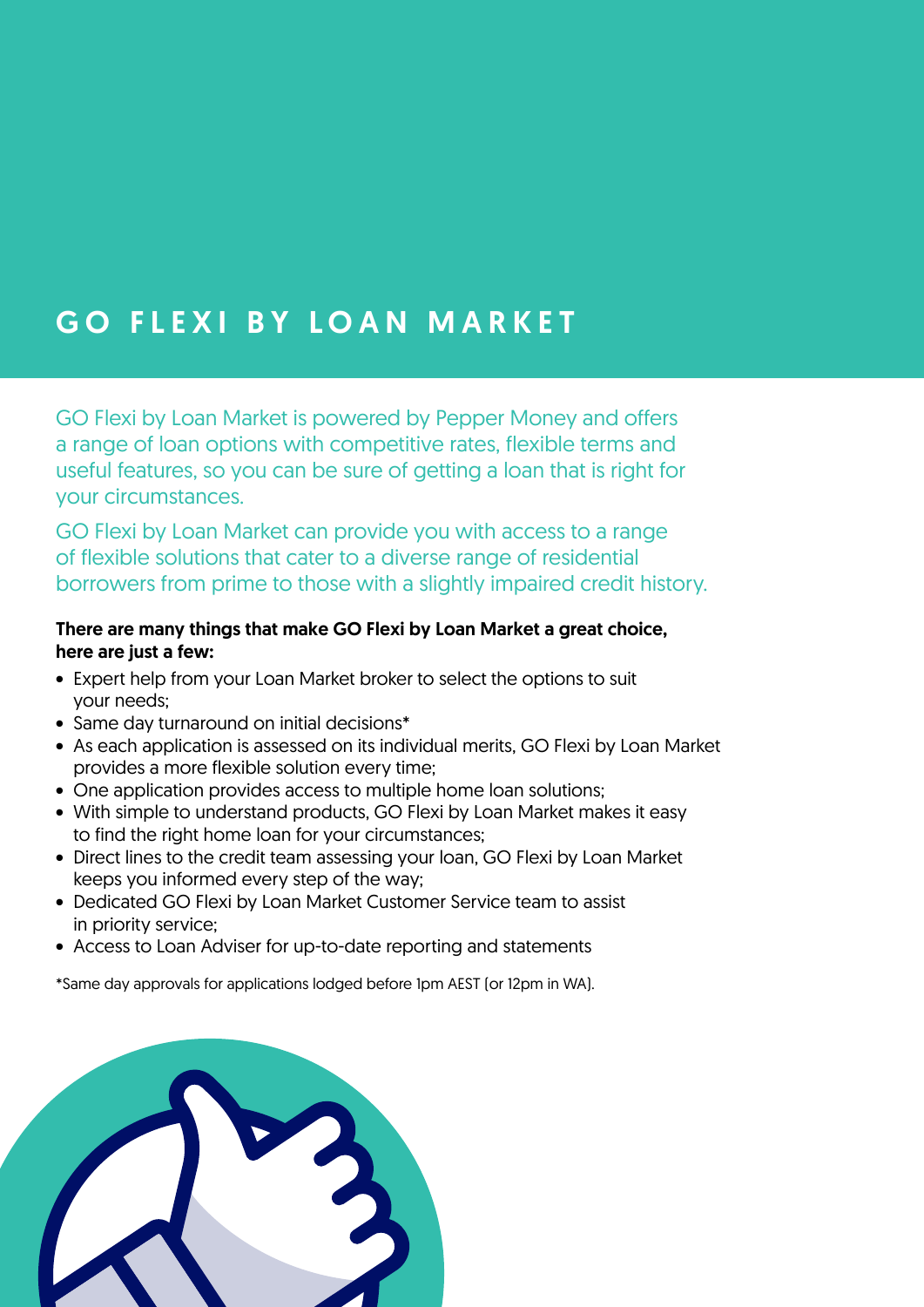## THE GO FLEXI SUITE OF HOME LOANS



PRIME Full Doc and Full Doc PLUS<br>
PRIME Alt Doc and Alt Doc PLUS 4 PRIME Alt Doc and Alt Doc PLUS

# GO FLEXI NEAR PRIME

NEAR PRIME Full Doc and Full Doc PLUS 5<br>NEAR PRIME Alt Doc and Alt Doc PLUS 6 NEAR PRIME Alt Doc and Alt Doc PLUS 6

# GO FLEXI SPECIALIST

SPECIALIST Full Doc and Full Doc PLUS 7<br>SPECIALIST Alt Doc and Alt Doc PLUS 8 SPECIALIST Alt Doc and Alt Doc PLUS

Product Comparison 9 Servicing and Additional Lending Policies 10–11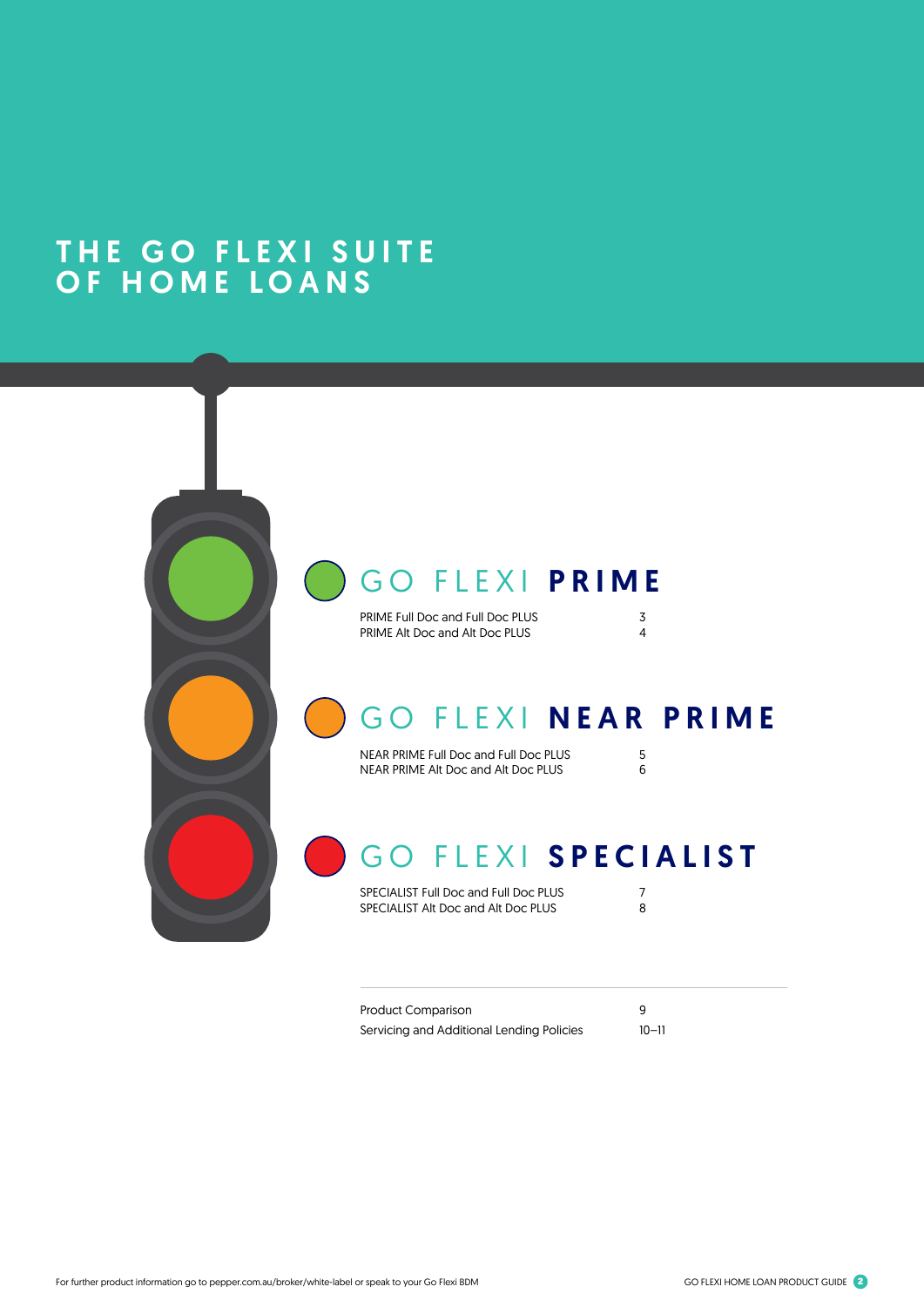|                                                | <b>Full Doc</b>                                                                                                                                                                                                                                     | <b>Full Doc PLUS</b>                                                                                          |  |  |  |
|------------------------------------------------|-----------------------------------------------------------------------------------------------------------------------------------------------------------------------------------------------------------------------------------------------------|---------------------------------------------------------------------------------------------------------------|--|--|--|
| <b>Loan Purpose</b>                            | Purchase or refinance of owner occupied<br>properties                                                                                                                                                                                               | Purchase or refinance of owner occupied or<br>investment properties and also includes:<br>Interest Only Ioans |  |  |  |
| <b>Minimum Loan Size</b>                       | \$100,000                                                                                                                                                                                                                                           |                                                                                                               |  |  |  |
| <b>Maximum Loan Size</b>                       | \$2,000,000 (up to 70% LVR)                                                                                                                                                                                                                         | For all loan sizes refer to Product Comparison                                                                |  |  |  |
| <b>Maximum LVR</b>                             | Up to 95% for purchases (inclusive of fees) for loans up to \$650,000<br>$\bullet$<br>Up to 90% for all other loan purposes (inclusive of fees) for loans up to \$750,000<br>$\bullet$                                                              |                                                                                                               |  |  |  |
| <b>Credit History</b>                          | Paid defaults up to \$500 may be considered                                                                                                                                                                                                         |                                                                                                               |  |  |  |
| <b>Genuine Savings</b>                         | 5% required if LVR >90% [inclusive of fees]                                                                                                                                                                                                         |                                                                                                               |  |  |  |
| <b>Cash Out</b>                                | Cash out up to 90% LVR^. Not available for business use                                                                                                                                                                                             |                                                                                                               |  |  |  |
| <b>Debt Consolidation</b>                      | Debt consolidation (maximum of 4 debts)                                                                                                                                                                                                             |                                                                                                               |  |  |  |
| <b>Income Documentation (PAYG)</b>             | Last 2 pay slips PLUS ONE of the following:<br>Letter of employment<br>$\bullet$<br>Latest group certificate<br>$\bullet$<br>Tax assessment notice<br>3 months bank statements                                                                      |                                                                                                               |  |  |  |
| <b>Income Documentation</b><br>[Self Employed] | Last 2 years tax returns<br>$\bullet$<br>Last 2 years tax assessment notices; and<br>$\bullet$<br>Last 1 month of business bank statements<br>$\bullet$                                                                                             |                                                                                                               |  |  |  |
| <b>Acceptable Securities</b>                   | Residential securities in categories $1 - 4$ with a maximum land size of 25 acres [10 hectares]<br>$\bullet$<br>Vacant Residential Land only in categories 1 and 2 with a maximum<br>size of 2.5 acres (max 65% LVR and max loan size of \$650,000) |                                                                                                               |  |  |  |
| <b>Product Features</b>                        |                                                                                                                                                                                                                                                     |                                                                                                               |  |  |  |
| Loan term                                      | $10 - 30$ years                                                                                                                                                                                                                                     |                                                                                                               |  |  |  |
|                                                |                                                                                                                                                                                                                                                     | Principal and Interest<br>$\bullet$                                                                           |  |  |  |

| <b>Repayment Options</b>      | Principal and Interest                                                                                                                                                                      | Principal and Interest<br>$\bullet$<br>Interest Only [maximum 5 years<br>followed by Principal and Interest]<br>Interest Only is limited on owner occupied properties<br>to 50% of total loan limit |  |  |  |
|-------------------------------|---------------------------------------------------------------------------------------------------------------------------------------------------------------------------------------------|-----------------------------------------------------------------------------------------------------------------------------------------------------------------------------------------------------|--|--|--|
| <b>Interest Rate Type</b>     | Variable                                                                                                                                                                                    |                                                                                                                                                                                                     |  |  |  |
| Redraw                        | Minimum manual redraw amount is \$1,000<br>Minimum online redraw is \$50                                                                                                                    |                                                                                                                                                                                                     |  |  |  |
| <b>Offset Sub-Account</b>     | 100% Interest Offset Sub-Account available                                                                                                                                                  |                                                                                                                                                                                                     |  |  |  |
| <b>Account Splits</b>         | Maximum of four splits (including 100% Interest Offset Sub-Account split)                                                                                                                   |                                                                                                                                                                                                     |  |  |  |
| <b>Lump Sum Payments</b>      | Free additional payments are allowed                                                                                                                                                        |                                                                                                                                                                                                     |  |  |  |
| <b>Fee Capitalisation</b>     | Fees can be capitalised up to 95% LVR (inclusive of fees) for purchases only<br>٠<br>Fees can be capitalised up to 90% LVR (inclusive of fees) for all other loans<br>$\bullet$             |                                                                                                                                                                                                     |  |  |  |
| <b>Transaction Facilities</b> | Online<br>$\bullet$<br>Telephone<br><b>ATM</b><br>$\bullet$<br>Visa Debit Card (including pay Wave)<br>$\bullet$<br>Redraw facility<br>٠<br><b>BPAY</b><br>$\bullet$<br><b>Direct Debit</b> |                                                                                                                                                                                                     |  |  |  |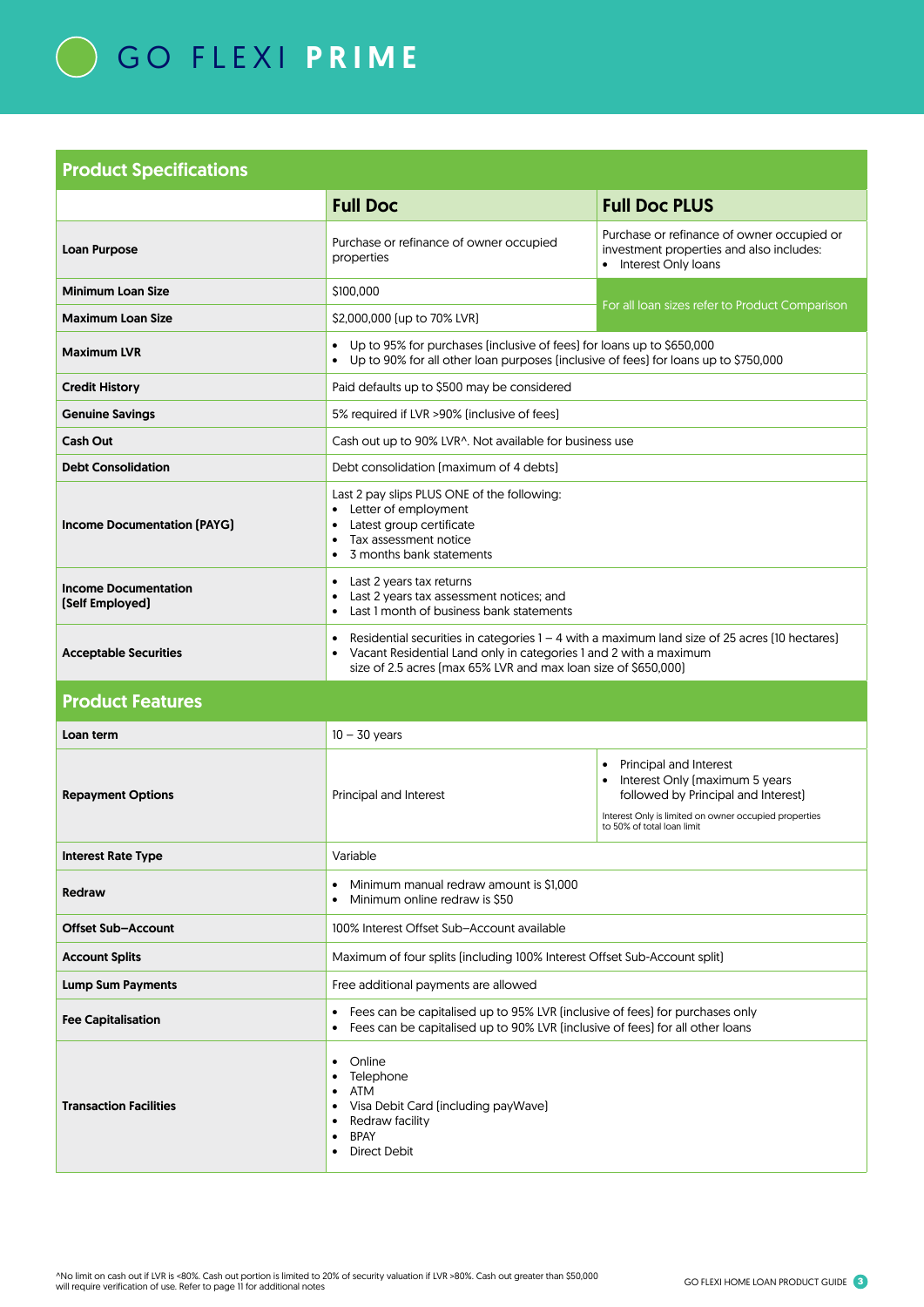|                                                | <b>Alt Doc</b>                                                                                                                                                                                                                                                                                                  | <b>Alt Doc PLUS</b>                                                                                                                                                                                        |  |  |  |
|------------------------------------------------|-----------------------------------------------------------------------------------------------------------------------------------------------------------------------------------------------------------------------------------------------------------------------------------------------------------------|------------------------------------------------------------------------------------------------------------------------------------------------------------------------------------------------------------|--|--|--|
| <b>Loan Purpose</b>                            | Purchase or refinance of owner occupied<br>properties                                                                                                                                                                                                                                                           | Purchase or refinance of owner occupied<br>and/or investment properties, and also includes:<br>• Interest Only loans                                                                                       |  |  |  |
| <b>Minimum Loan Size</b>                       | \$100,000                                                                                                                                                                                                                                                                                                       |                                                                                                                                                                                                            |  |  |  |
| <b>Maximum Loan Size</b>                       | \$2,000,000 (up to 70% LVR)                                                                                                                                                                                                                                                                                     | For all loan sizes refer to Product Comparison                                                                                                                                                             |  |  |  |
| <b>Maximum LVR</b>                             | Up to 80% for all loan purposes (inclusive of fees) for loans up to \$1,000,000                                                                                                                                                                                                                                 |                                                                                                                                                                                                            |  |  |  |
| <b>Credit History</b>                          | Paid defaults up to \$500 may be considered                                                                                                                                                                                                                                                                     |                                                                                                                                                                                                            |  |  |  |
| <b>Genuine Savings</b>                         | Not required                                                                                                                                                                                                                                                                                                    |                                                                                                                                                                                                            |  |  |  |
| <b>Cash Out</b>                                | Cash out up to 80% LVR^. Not available for business use                                                                                                                                                                                                                                                         |                                                                                                                                                                                                            |  |  |  |
| <b>Debt Consolidation</b>                      | Debt consolidation [maximum of 4 debts]                                                                                                                                                                                                                                                                         |                                                                                                                                                                                                            |  |  |  |
| <b>Income Documentation</b><br>[Self Employed] | • ABN registered for 24 months<br>GST registered for 12 months<br>$\bullet$<br>• Declaration of financial position and last 1 month's business bank statements<br>PLUS TWO of the following:<br>- 6 months business bank statements (inclusive of the last 1 month)<br>$-6$ months BAS<br>- Accountant's letter |                                                                                                                                                                                                            |  |  |  |
| <b>Acceptable Securities</b>                   | Residential securities in categories $1 - 4$ with a maximum land size of 25 acres [10 hectares]<br>$\bullet$<br>Vacant Residential Land only in categories 1 and 2 with a maximum size of 2.5 acres<br>[max 65% LVR and max loan size of \$650,000]                                                             |                                                                                                                                                                                                            |  |  |  |
| <b>Product Features</b>                        |                                                                                                                                                                                                                                                                                                                 |                                                                                                                                                                                                            |  |  |  |
| Loan term                                      | $10 - 30$ years                                                                                                                                                                                                                                                                                                 |                                                                                                                                                                                                            |  |  |  |
| <b>Repayment Options</b>                       | Principal and Interest                                                                                                                                                                                                                                                                                          | <b>Principal and Interest</b><br>$\bullet$<br>Interest Only (maximum 5 years<br>followed by Principal and Interest]<br>Interest Only is limited on owner occupied properties<br>to 50% of total loan limit |  |  |  |
| <b>Interest Rate Type</b>                      | Variable                                                                                                                                                                                                                                                                                                        |                                                                                                                                                                                                            |  |  |  |
| <b>Redraw</b>                                  | Minimum manual redraw amount is \$1,000<br>Minimum online redraw is \$50<br>$\bullet$                                                                                                                                                                                                                           |                                                                                                                                                                                                            |  |  |  |
| <b>Offset Sub-Account</b>                      | 100% Interest Offset Sub-Account available                                                                                                                                                                                                                                                                      |                                                                                                                                                                                                            |  |  |  |
| <b>Account Splits</b>                          | Maximum of four splits (including 100% Interest Offset Sub-Account split)                                                                                                                                                                                                                                       |                                                                                                                                                                                                            |  |  |  |
| <b>Lump Sum Payments</b>                       | Free additional payments are allowed                                                                                                                                                                                                                                                                            |                                                                                                                                                                                                            |  |  |  |
| <b>Fee Capitalisation</b>                      | Fees can be capitalised up to 80% LVR (inclusive of fees)                                                                                                                                                                                                                                                       |                                                                                                                                                                                                            |  |  |  |
| <b>Transaction Facilities</b>                  | Online<br>$\bullet$<br>Telephone<br><b>ATM</b><br>Visa Debit Card (including payWave)<br>Redraw facility<br><b>BPAY</b><br><b>Direct Debit</b><br>$\bullet$                                                                                                                                                     |                                                                                                                                                                                                            |  |  |  |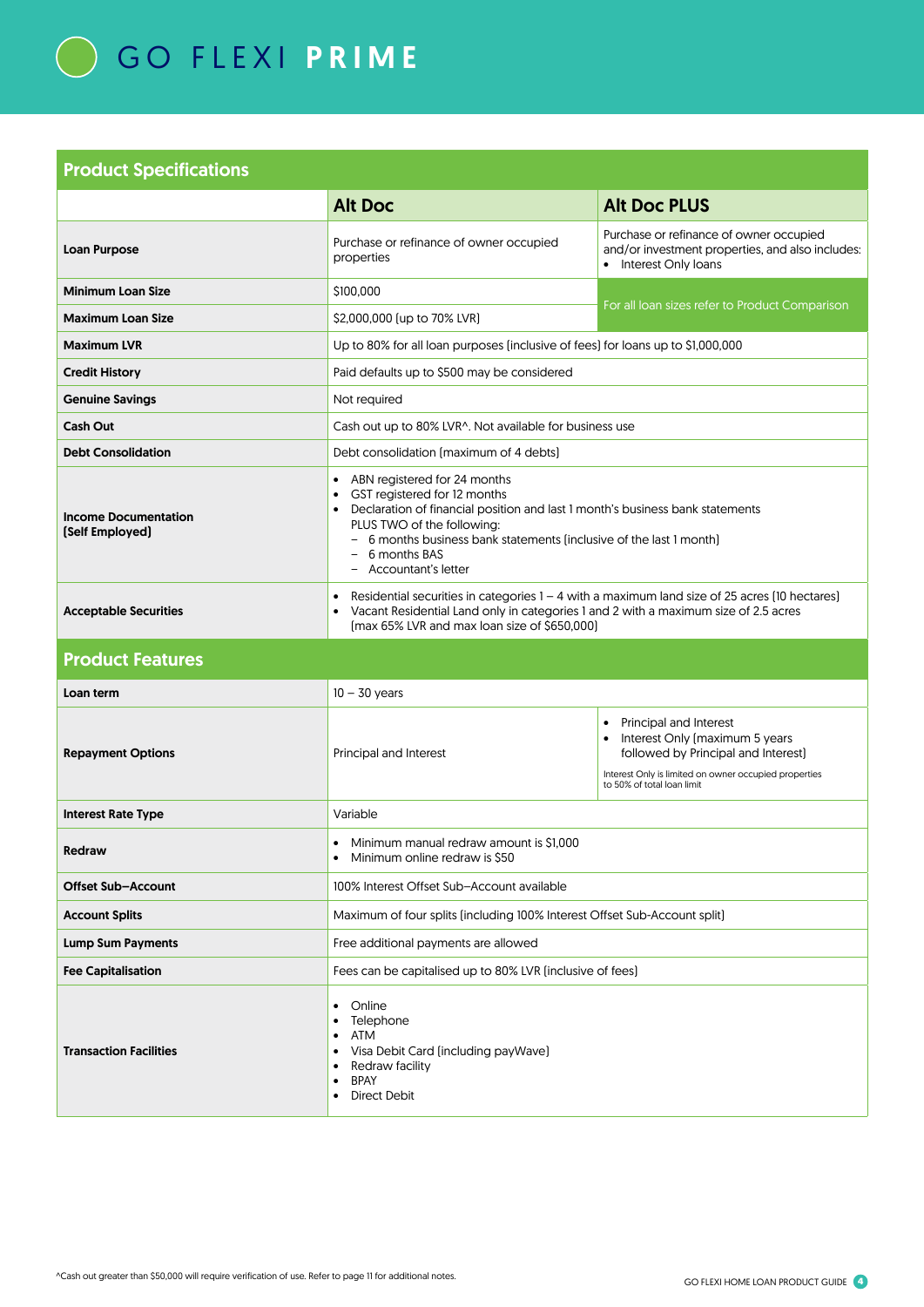|                                                | <b>Full Doc</b>                                                                                                                                                                                                                                       | <b>Full Doc PLUS</b>                                                                                            |  |  |  |
|------------------------------------------------|-------------------------------------------------------------------------------------------------------------------------------------------------------------------------------------------------------------------------------------------------------|-----------------------------------------------------------------------------------------------------------------|--|--|--|
| Loan Purpose                                   | Purchase or refinance of owner occupied<br>properties                                                                                                                                                                                                 | Purchase or refinance of owner occupied or<br>investment properties and also includes:<br>• Interest Only Ioans |  |  |  |
| <b>Minimum Loan Size</b>                       | \$50,000                                                                                                                                                                                                                                              |                                                                                                                 |  |  |  |
| <b>Maximum Loan Size</b>                       | \$2,500,000 (up to 65% LVR)                                                                                                                                                                                                                           | For all loan sizes refer to Product Comparison                                                                  |  |  |  |
| <b>Maximum LVR</b>                             | Up to 95% for purchases (inclusive of fees) for loans up to \$650,000<br>Up to 90% for all other loan purposes (inclusive of fees) for loans up to \$850,000 (Syd/Mel<br>metro) or \$800,000 [all other locations]                                    |                                                                                                                 |  |  |  |
| <b>Credit History</b>                          | Unlimited defaults, judgements and writs up to \$1,000 accepted (paid or unpaid)<br>$\bullet$<br>Up to 3 months non-mortgage arrears (within the last 3 months) <sup>#</sup><br>$\bullet$<br>Discharged from bankruptcy [1 day accepted]<br>$\bullet$ | Unlimited defaults, judgements and writs > \$1,000, listed >24 months (paid or unpaid) accepted                 |  |  |  |
| <b>Genuine Savings</b>                         | 5% required if LVR >90% (inclusive of fees)                                                                                                                                                                                                           |                                                                                                                 |  |  |  |
| <b>Cash Out</b>                                | Cash out up to 90% LVR^ for acceptable purposes including renovations and business use                                                                                                                                                                |                                                                                                                 |  |  |  |
| <b>Debt Consolidation</b>                      | Debt consolidation for an unlimited number of debts including payout of ATO debts                                                                                                                                                                     |                                                                                                                 |  |  |  |
| Income Documentation (PAYG)                    | Last 2 pay slips PLUS ONE of the following:<br>• Letter of employment<br>Latest group certificate<br>Tax assessment notice<br>3 months bank statements<br>$\bullet$                                                                                   |                                                                                                                 |  |  |  |
| <b>Income Documentation</b><br>[Self Employed] | Last 2 years tax returns<br>$\bullet$<br>Last 2 years tax assessment notices; and<br>• Last 1 month of business bank statements                                                                                                                       |                                                                                                                 |  |  |  |
| <b>Acceptable Securities</b>                   | Residential securities in categories 1 - 4 with a maximum land size of 25 acres (10 hectares)<br>$\bullet$<br>• Vacant Residential Land only in categories 1 and 2 with a maximum<br>size of 2.5 acres (max 65% LVR and max loan size of \$650,000)   |                                                                                                                 |  |  |  |
| <b>Product Features</b>                        |                                                                                                                                                                                                                                                       |                                                                                                                 |  |  |  |
| Loan term                                      | $10 - 40$ years                                                                                                                                                                                                                                       | Principal & Interest: 10 - 40 years<br>• Interest Only: $10 - 30$ years                                         |  |  |  |
| <b>Repayment Options</b>                       | Principal and Interest                                                                                                                                                                                                                                | Principal and Interest<br>Interest Only (maximum 5 years<br>followed by Principal and Interest]                 |  |  |  |
| <b>Interest Rate Type</b>                      | Variable                                                                                                                                                                                                                                              |                                                                                                                 |  |  |  |
| Redraw                                         | Minimum manual redraw amount is \$1,000<br>$\bullet$<br>Minimum online redraw is \$50                                                                                                                                                                 |                                                                                                                 |  |  |  |
| <b>Offset Sub-Account</b>                      | 100% Interest Offset Sub-Account available                                                                                                                                                                                                            |                                                                                                                 |  |  |  |
| <b>Account Splits</b>                          | Maximum of four splits (including 100% Interest Offset Sub-Account split)                                                                                                                                                                             |                                                                                                                 |  |  |  |
| <b>Lump Sum Payments</b>                       | Free additional payments are allowed                                                                                                                                                                                                                  |                                                                                                                 |  |  |  |
| <b>Fee Capitalisation</b>                      | Fees can be capitalised up to 95% LVR (inclusive of fees) for purchases only<br>Fees can be capitalised up to 90% LVR (inclusive of fees) for all other loans<br>$\bullet$                                                                            |                                                                                                                 |  |  |  |
| <b>Transaction Facilities</b>                  | Online<br>$\bullet$<br>Telephone<br>ATM<br>$\bullet$<br>Visa Debit Card (including payWave)<br>Redraw facility<br><b>BPAY</b><br><b>Direct Debit</b>                                                                                                  |                                                                                                                 |  |  |  |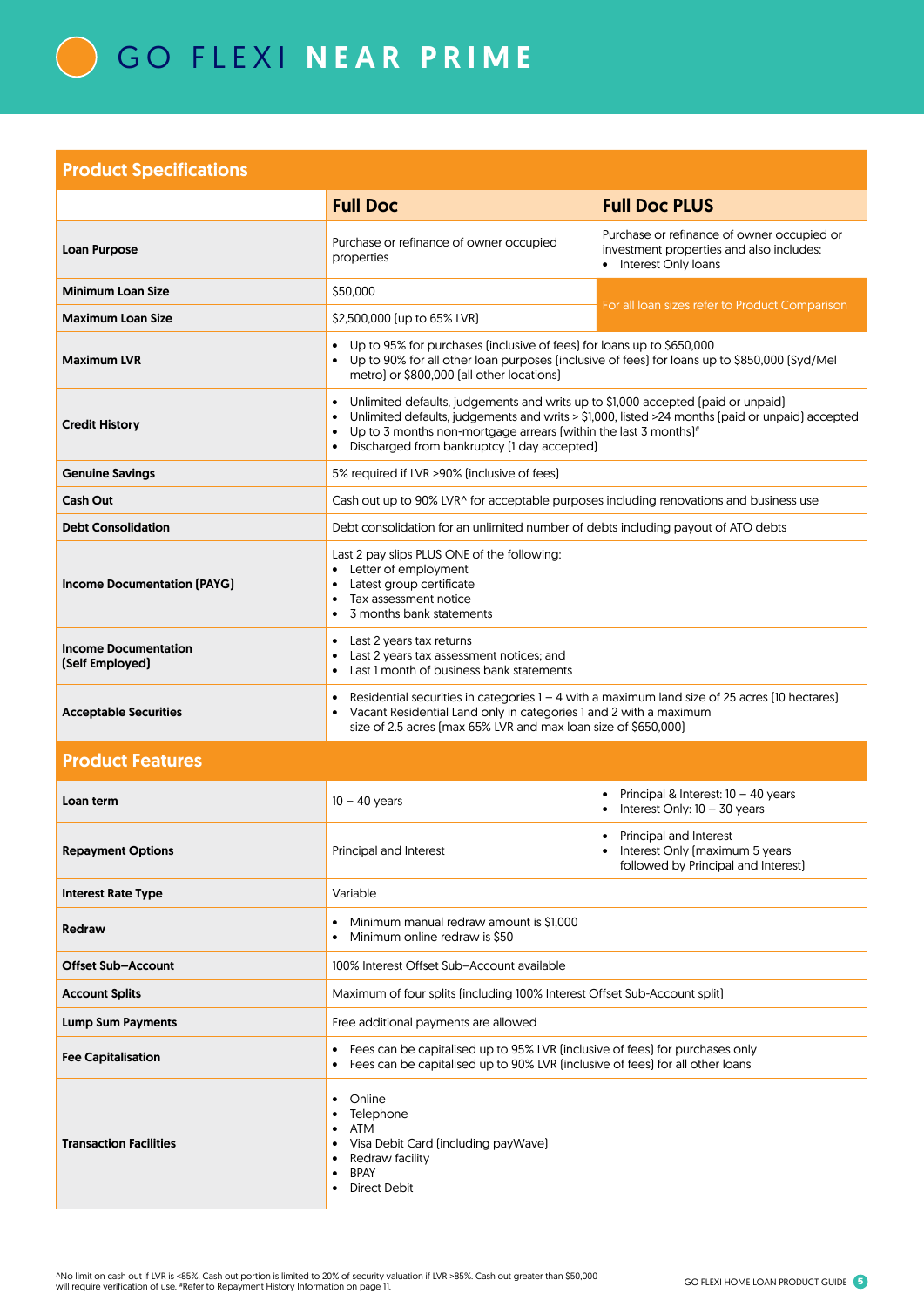|                                                | <b>Alt Doc</b>                                                                                                                                                                                                                                                                                                                              | <b>Alt Doc PLUS</b>                                                                                                             |  |  |
|------------------------------------------------|---------------------------------------------------------------------------------------------------------------------------------------------------------------------------------------------------------------------------------------------------------------------------------------------------------------------------------------------|---------------------------------------------------------------------------------------------------------------------------------|--|--|
| <b>Loan Purpose</b>                            | Purchase or refinance of owner occupied<br>properties                                                                                                                                                                                                                                                                                       | Purchase or refinance of owner occupied<br>and/or investment properties, and also includes:<br>Interest Only loans<br>$\bullet$ |  |  |
| <b>Minimum Loan Size</b>                       | \$50,000                                                                                                                                                                                                                                                                                                                                    |                                                                                                                                 |  |  |
| <b>Maximum Loan Size</b>                       | \$2,500,000 (up to 65% LVR)                                                                                                                                                                                                                                                                                                                 | For all loan sizes refer to Product Comparison                                                                                  |  |  |
| <b>Maximum LVR</b>                             | Up to 85% for all loan purposes (inclusive of fees)                                                                                                                                                                                                                                                                                         |                                                                                                                                 |  |  |
| <b>Credit History</b>                          | Unlimited defaults, judgements and writs up to \$1,000 accepted (paid or unpaid)<br>$\bullet$<br>Unlimited defaults, judgements and writs > \$1,000, listed >24 months (paid or unpaid) accepted<br>Up to 3 months non-mortgage arrears (within the last 3 months) <sup>#</sup><br>Discharged from bankruptcy [1 day accepted]<br>$\bullet$ |                                                                                                                                 |  |  |
| <b>Genuine Savings</b>                         | Not required                                                                                                                                                                                                                                                                                                                                |                                                                                                                                 |  |  |
| <b>Cash Out</b>                                | Cash out up to 90% <sup>^</sup> LVR for acceptable purposes including renovations and business use                                                                                                                                                                                                                                          |                                                                                                                                 |  |  |
| <b>Debt Consolidation</b>                      | Debt consolidation for an unlimited number of debts including payout of ATO debts                                                                                                                                                                                                                                                           |                                                                                                                                 |  |  |
| <b>Income Documentation</b><br>(Self Employed) | ABN registered for 24 months<br>$\bullet$<br>GST registered for 12 months<br>Declaration of financial position and last 1 month's business bank statements<br>$\bullet$<br>PLUS ONE of the following:<br>6 months business bank statements (inclusive of the last 1 month)<br>6 months BAS<br>Accountant's letter                           |                                                                                                                                 |  |  |
| <b>Acceptable Securities</b>                   | Residential securities in categories $1 - 4$ with a maximum land size of 25 acres (10 hectares)                                                                                                                                                                                                                                             |                                                                                                                                 |  |  |

### Product Features

| Loan term                     | Principal & Interest: $10 - 40$ years<br>$10 - 40$ years<br>Interest Only: $10 - 30$ years                                                                                 |                                                                                                              |  |  |  |
|-------------------------------|----------------------------------------------------------------------------------------------------------------------------------------------------------------------------|--------------------------------------------------------------------------------------------------------------|--|--|--|
| <b>Repayment Options</b>      | Principal and Interest                                                                                                                                                     | Principal and Interest<br>$\bullet$<br>Interest Only [maximum 5 years<br>followed by Principal and Interest) |  |  |  |
| <b>Interest Rate Type</b>     | Variable                                                                                                                                                                   |                                                                                                              |  |  |  |
| Redraw                        | Minimum manual redraw amount is \$1.000<br>$\bullet$<br>Minimum online redraw is \$50                                                                                      |                                                                                                              |  |  |  |
| <b>Offset Sub-Account</b>     | 100% Interest Offset Sub-Account available                                                                                                                                 |                                                                                                              |  |  |  |
| <b>Account Splits</b>         | Maximum of four splits (including 100% Interest Offset Sub-Account split)                                                                                                  |                                                                                                              |  |  |  |
| <b>Lump Sum Payments</b>      | Free additional payments are allowed                                                                                                                                       |                                                                                                              |  |  |  |
| <b>Fee Capitalisation</b>     | Fees can be capitalised up to 85% LVR (inclusive of fees) for purchases only<br>$\bullet$<br>Fees can be capitalised up to 80% LVR (inclusive of fees) for all other loans |                                                                                                              |  |  |  |
| <b>Transaction Facilities</b> | Online<br>Telephone<br>٠<br><b>ATM</b><br>$\bullet$<br>Visa Debit Card (including payWave)<br>Redraw facility<br>٠<br><b>BPAY</b><br>$\bullet$<br>Direct Debit             |                                                                                                              |  |  |  |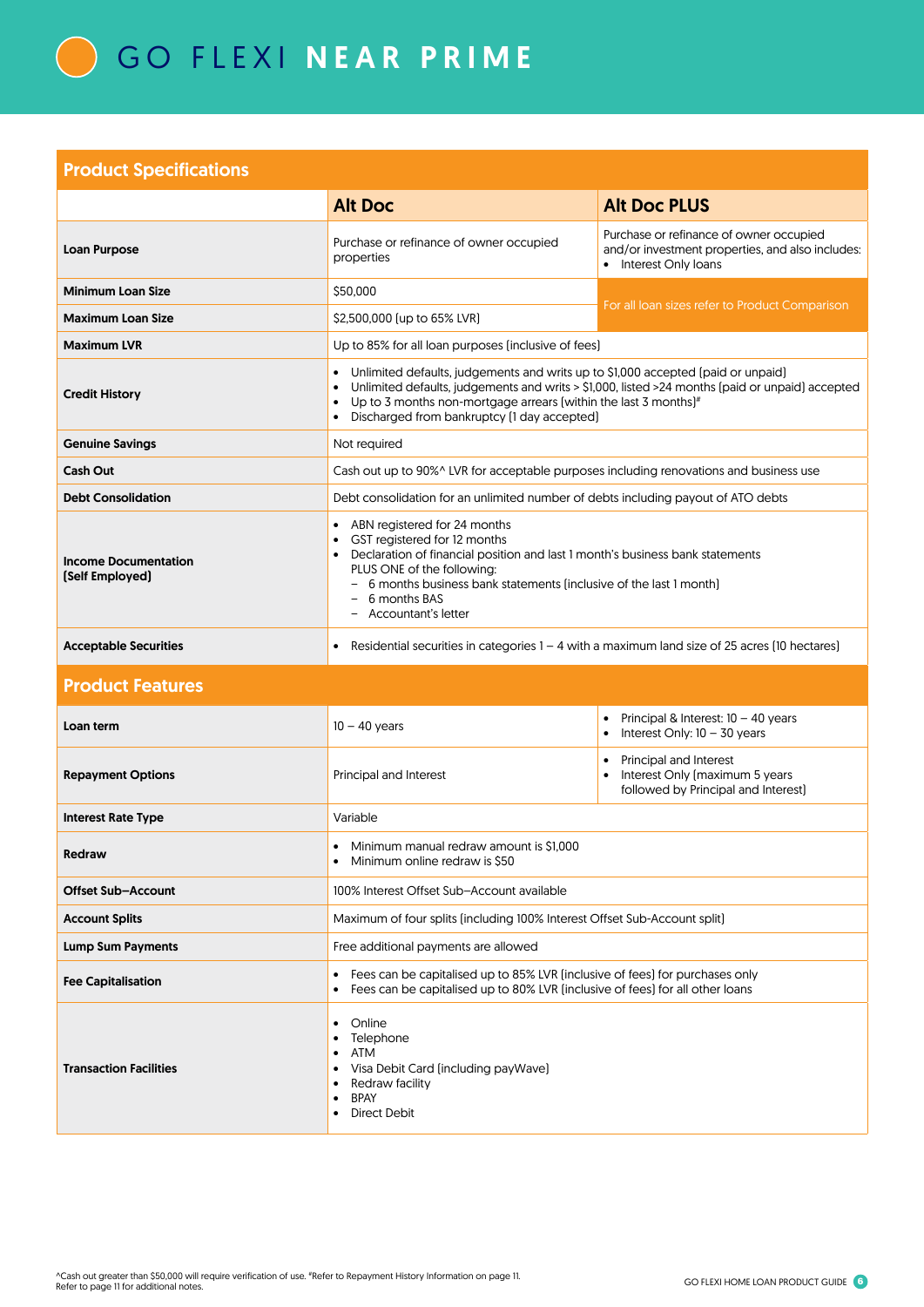

|                                                | <b>Full Doc</b>                                                                                                                                                                                                                                                                                                          | <b>Full Doc PLUS</b>                                                                                                                                                                                           |  |  |
|------------------------------------------------|--------------------------------------------------------------------------------------------------------------------------------------------------------------------------------------------------------------------------------------------------------------------------------------------------------------------------|----------------------------------------------------------------------------------------------------------------------------------------------------------------------------------------------------------------|--|--|
| <b>Loan Purpose</b>                            | Purchase or refinance of owner occupied properties                                                                                                                                                                                                                                                                       |                                                                                                                                                                                                                |  |  |
| <b>Minimum Loan Size</b>                       | \$50,000                                                                                                                                                                                                                                                                                                                 | For all loan sizes refer to Product Comparison                                                                                                                                                                 |  |  |
| <b>Maximum Loan Size</b>                       | \$2,500,000 (up to 65% LVR)                                                                                                                                                                                                                                                                                              | \$1,000,000 (up to 70% LVR)                                                                                                                                                                                    |  |  |
| <b>Maximum LVR</b>                             | Up to 80% for all loan purposes (inclusive of fees)                                                                                                                                                                                                                                                                      |                                                                                                                                                                                                                |  |  |
| <b>Credit History</b>                          | Unlimited defaults, judgements<br>and writs up to \$1,000 accepted<br>• Unlimited defaults, judgements and writs<br>>\$1,000, listed >12 months (paid or unpaid)<br>• Up to 1 month mortgage arrears<br>(within last 6 months)<br>Up to 6 months non-mortgage arrears#<br>Discharged from bankruptcy<br>[1 day accepted] | <b>Additional PLUS allowances:</b><br>Unlimited defaults, judgements<br>or writs from 1 credit event <12 months<br>(paid or unpaid)<br>• Unlimited mortgage and non-mortgage<br>arrears (within last 6 months) |  |  |
| <b>Genuine Savings</b>                         | Not required                                                                                                                                                                                                                                                                                                             |                                                                                                                                                                                                                |  |  |
| <b>Cash Out</b>                                | Unlimited <sup>^</sup> for acceptable purposes including renovations and business use                                                                                                                                                                                                                                    |                                                                                                                                                                                                                |  |  |
| <b>Debt Consolidation</b>                      | Debt consolidation for an unlimited number of debts including payout of ATO debts                                                                                                                                                                                                                                        |                                                                                                                                                                                                                |  |  |
| <b>Income Documentation (PAYG)</b>             | Last 2 pay slips PLUS ONE of the following:<br>• Letter of employment<br>Latest group certificate<br>Tax assessment notice<br>3 months bank statements                                                                                                                                                                   |                                                                                                                                                                                                                |  |  |
| <b>Income Documentation</b><br>[Self Employed] | Last 2 years tax returns<br>Last 2 years tax assessment notices; and<br>Last 1 month of business bank statements                                                                                                                                                                                                         |                                                                                                                                                                                                                |  |  |
| <b>Acceptable Securities</b>                   | Residential securities in categories $1 - 4$ with<br>a maximum land size of 25 acres [10 hectares]                                                                                                                                                                                                                       | Residential securities in categories 1 and 2 with<br>a maximum land size of 25 acres (10 hectares)                                                                                                             |  |  |
| <b>Product Features</b>                        |                                                                                                                                                                                                                                                                                                                          |                                                                                                                                                                                                                |  |  |
| Loan term                                      | 10 - 40 years (Interest Only not available for terms > 30 years)                                                                                                                                                                                                                                                         |                                                                                                                                                                                                                |  |  |
| <b>Repayment Options</b>                       | Interest Only (maximum 5 years followed by Principal and Interest)<br>$\bullet$<br>Principal and Interest<br>$\bullet$                                                                                                                                                                                                   |                                                                                                                                                                                                                |  |  |
| <b>Interest Rate Type</b>                      | Variable                                                                                                                                                                                                                                                                                                                 |                                                                                                                                                                                                                |  |  |
| Redraw                                         | Minimum manual redraw amount is \$1,000<br>$\bullet$<br>Minimum online redraw is \$50                                                                                                                                                                                                                                    |                                                                                                                                                                                                                |  |  |
| <b>Offset Sub-Account</b>                      | 100% Interest Offset Sub-Account available                                                                                                                                                                                                                                                                               |                                                                                                                                                                                                                |  |  |
| <b>Account Splits</b>                          | Maximum of four splits (including 100% Interest Offset Sub-Account split)                                                                                                                                                                                                                                                |                                                                                                                                                                                                                |  |  |
| <b>Lump Sum Payments</b>                       | Free additional payments are allowed                                                                                                                                                                                                                                                                                     |                                                                                                                                                                                                                |  |  |
| <b>Fee Capitalisation</b>                      | Fees can be capitalised up to 80% LVR [inclusive of fees]                                                                                                                                                                                                                                                                |                                                                                                                                                                                                                |  |  |
| <b>Transaction Facilities</b>                  | Online<br>$\bullet$<br>Telephone<br><b>ATM</b><br>Visa Debit Card (including payWave)<br>Redraw facility<br><b>BPAY</b><br>$\bullet$<br><b>Direct Debit</b>                                                                                                                                                              |                                                                                                                                                                                                                |  |  |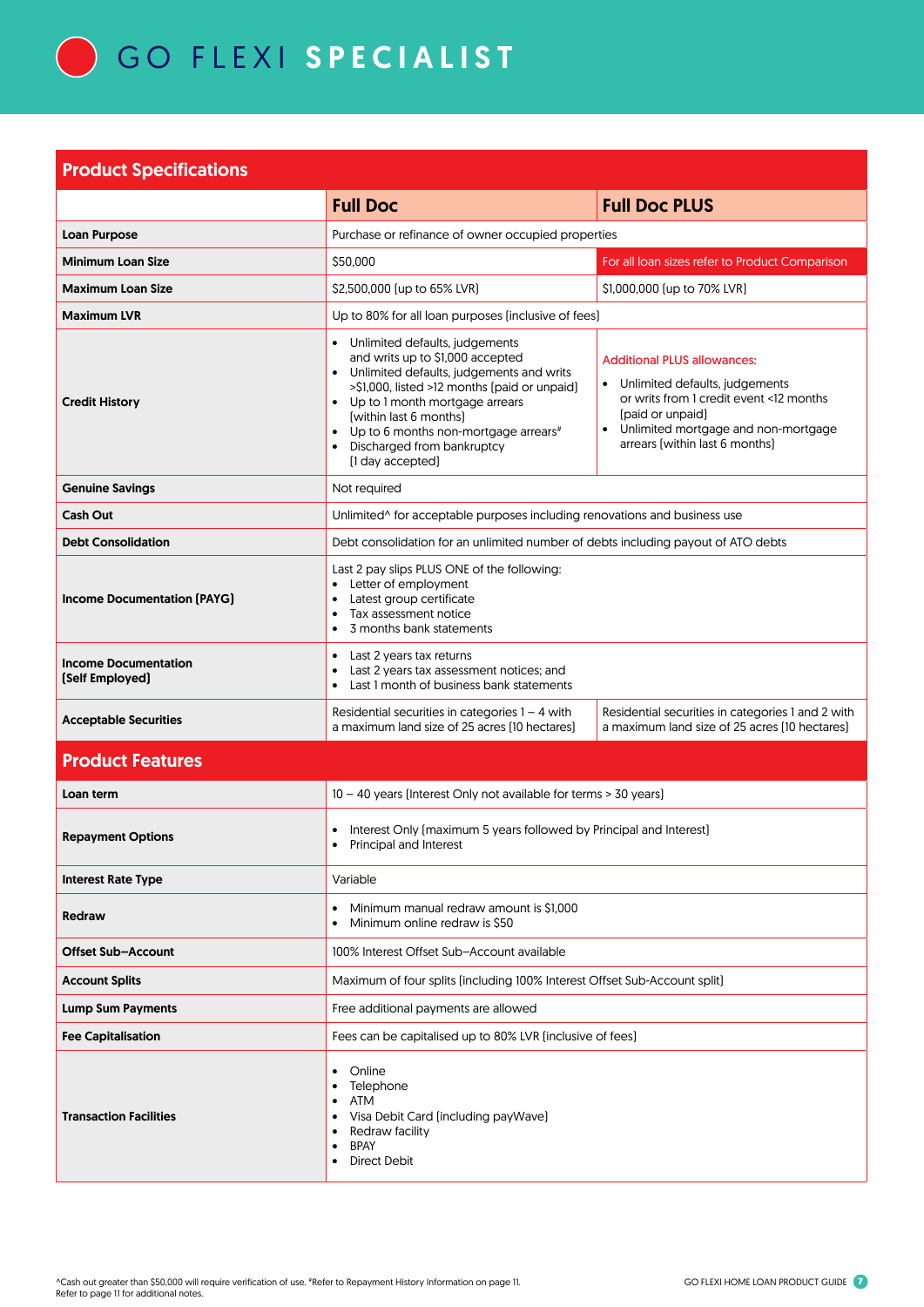

|                                                | <b>Alt Doc PLUS</b><br><b>Alt Doc</b>                                                                                                                                                                                                                                                                                                           |                                                                                                                                                                                                                                                                             |  |  |
|------------------------------------------------|-------------------------------------------------------------------------------------------------------------------------------------------------------------------------------------------------------------------------------------------------------------------------------------------------------------------------------------------------|-----------------------------------------------------------------------------------------------------------------------------------------------------------------------------------------------------------------------------------------------------------------------------|--|--|
| <b>Loan Purpose</b>                            | Purchase or refinance of owner occupied and/or investment properties                                                                                                                                                                                                                                                                            |                                                                                                                                                                                                                                                                             |  |  |
| <b>Minimum Loan Size</b>                       | For all loan sizes refer to Product Comparison<br>\$50,000                                                                                                                                                                                                                                                                                      |                                                                                                                                                                                                                                                                             |  |  |
| <b>Maximum Loan Size</b>                       | \$2,500,000 (up to 65% LVR)                                                                                                                                                                                                                                                                                                                     | \$1,000,000 (up to 70% LVR)                                                                                                                                                                                                                                                 |  |  |
| <b>Maximum LVR</b>                             | Up to 80% for all loan purposes<br>(inclusive of fees)                                                                                                                                                                                                                                                                                          | Up to 75% [inclusive of fees] for loans<br>up to \$750,000                                                                                                                                                                                                                  |  |  |
| <b>Credit History</b>                          | Unlimited defaults, judgements and writs<br>$\bullet$<br>up to \$1,000 accepted<br>• Unlimited defaults, judgements and writs<br>>\$1,000, listed >12 months (paid or unpaid)<br>• Up to 1 month mortgage arrears (within last<br>6 monthsl<br>Up to 6 months non-mortgage arrears#<br>Discharged from bankruptcy [1 day accepted]<br>$\bullet$ | Additional PLUS allowances (not available for<br>ABNs registered 12 months):<br>Unlimited defaults, judgements or writs<br>from 1 credit event listed < 12 months<br>(paid or unpaid)<br>Unlimited mortgage and non-mortgage<br>$\bullet$<br>arrears (within last 6 months) |  |  |
| <b>Genuine Savings</b>                         | Not required                                                                                                                                                                                                                                                                                                                                    |                                                                                                                                                                                                                                                                             |  |  |
| <b>Cash Out</b>                                | Unlimited <sup>^</sup> for acceptable purposes including renovations and business use                                                                                                                                                                                                                                                           |                                                                                                                                                                                                                                                                             |  |  |
| <b>Debt Consolidation</b>                      | Debt consolidation for an unlimited number of debts including payout of ATO debts                                                                                                                                                                                                                                                               |                                                                                                                                                                                                                                                                             |  |  |
| <b>Income Documentation</b><br>[Self-Employed] | ABN registered for 12 months*<br>$\bullet$<br>GST registered for 12 months<br>Declaration of financial position and last 1 month's business bank statements PLUS ONE<br>of the following:<br>6 months business bank statements (inclusive of the last 1 month)<br>6 months BAS<br>Accountant's letter                                           |                                                                                                                                                                                                                                                                             |  |  |
| <b>Acceptable Securities</b>                   | Residential securities in categories $1 - 4$ with<br>a maximum land size of 25 acres [10 hectares]                                                                                                                                                                                                                                              | Residential securities in categories 1 and 2 with<br>a maximum land size of 25 acres [10 hectares]                                                                                                                                                                          |  |  |
| <b>Product Features</b>                        |                                                                                                                                                                                                                                                                                                                                                 |                                                                                                                                                                                                                                                                             |  |  |
| Loan term                                      | 10 - 40 years (Interest Only not available for terms > 30 years)                                                                                                                                                                                                                                                                                |                                                                                                                                                                                                                                                                             |  |  |
| <b>Repayment Options</b>                       | Interest Only (maximum 5 years followed by Principal and Interest)<br>$\bullet$<br>Principal and Interest                                                                                                                                                                                                                                       |                                                                                                                                                                                                                                                                             |  |  |
| Redraw                                         | Minimum manual redraw amount is \$1,000<br>Minimum online redraw is \$50<br>$\bullet$                                                                                                                                                                                                                                                           |                                                                                                                                                                                                                                                                             |  |  |
| <b>Offset Sub-Account</b>                      | 100% Interest Offset Sub-Account available                                                                                                                                                                                                                                                                                                      |                                                                                                                                                                                                                                                                             |  |  |
| <b>Account Splits</b>                          | Maximum of four splits (including 100% Interest Offset Sub-Account split)                                                                                                                                                                                                                                                                       |                                                                                                                                                                                                                                                                             |  |  |
| <b>Lump Sum Payments</b>                       | Free additional payments are allowed                                                                                                                                                                                                                                                                                                            |                                                                                                                                                                                                                                                                             |  |  |
| <b>Fee Capitalisation</b>                      | Fees can be capitalised up to 80% LVR<br>(inclusive of fees)                                                                                                                                                                                                                                                                                    | Fees can be capitalised up to 75% LVR<br>(inclusive of fees)                                                                                                                                                                                                                |  |  |
| <b>Transaction Facilities</b>                  | Online<br>$\bullet$<br>Telephone<br>ATM<br>$\bullet$<br>Visa Debit Card [including payWave]<br>Redraw facility<br><b>BPAY</b><br>$\bullet$<br><b>Direct Debit</b><br>$\bullet$                                                                                                                                                                  |                                                                                                                                                                                                                                                                             |  |  |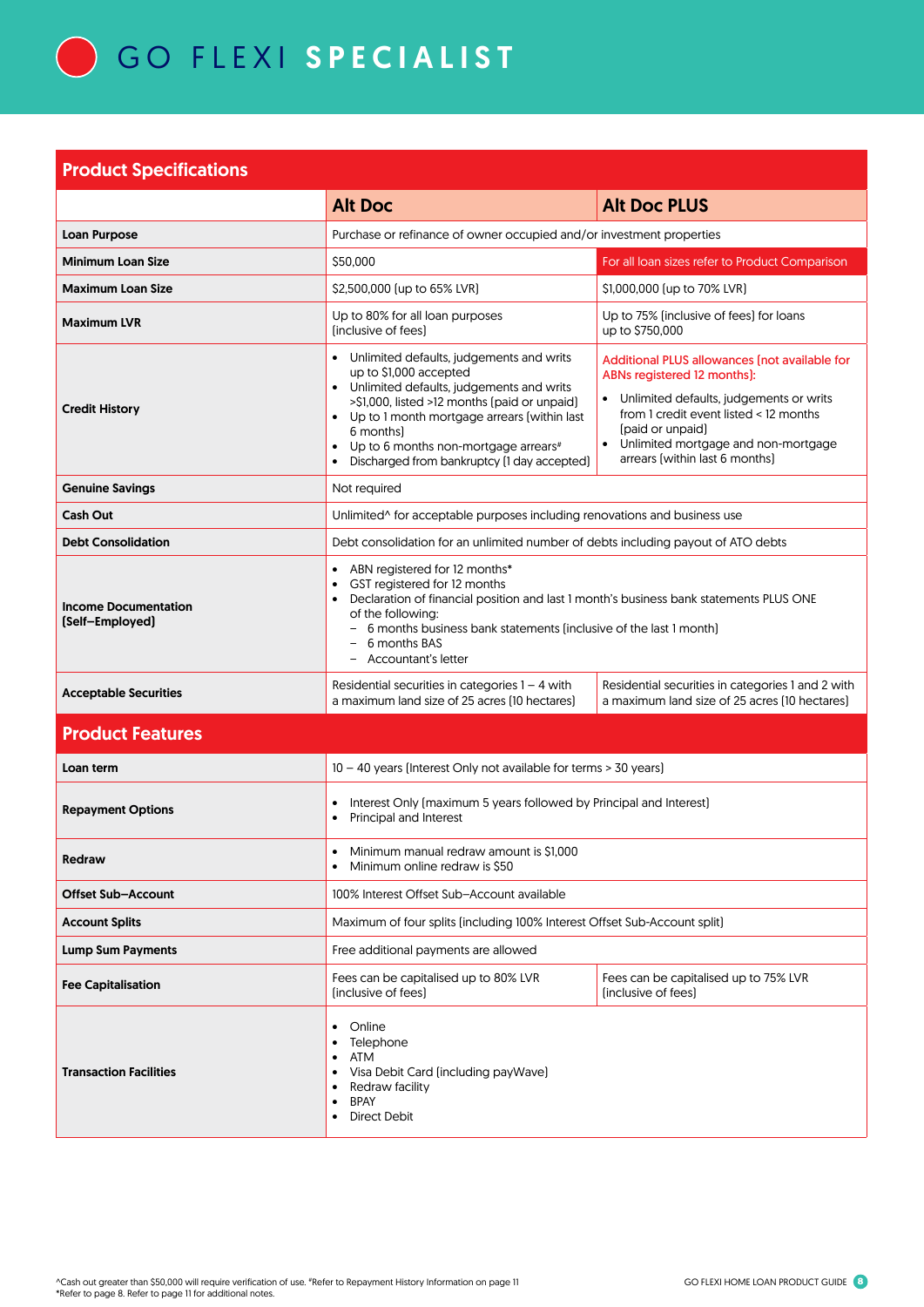# PRODUCT COMPARISON

|                                                        | <b>Go Flexi Prime</b>                                                 |                                                                                                                                                    |                                                                       | <b>Go Flexi Near Prime</b>                                                                                                                 |                                                                         | <b>Go Flexi Specialist</b>                                     |                                                                             |                                                                                                                                                                                 |  |
|--------------------------------------------------------|-----------------------------------------------------------------------|----------------------------------------------------------------------------------------------------------------------------------------------------|-----------------------------------------------------------------------|--------------------------------------------------------------------------------------------------------------------------------------------|-------------------------------------------------------------------------|----------------------------------------------------------------|-----------------------------------------------------------------------------|---------------------------------------------------------------------------------------------------------------------------------------------------------------------------------|--|
|                                                        | <b>Full Doc</b>                                                       | <b>Alt Doc</b>                                                                                                                                     | <b>Full Doc</b>                                                       | <b>Alt Doc</b>                                                                                                                             | <b>Full Doc</b>                                                         | <b>Full Doc PLUS</b>                                           | <b>Alt Doc</b>                                                              | <b>Alt Doc PLUS</b>                                                                                                                                                             |  |
| <b>Max LVR</b>                                         | Up to 95%<br>[purchase]<br>Up to 90%<br>(refinance)                   | Up to 80%                                                                                                                                          | Up to 95%<br>(purchase)<br>Up to 90%<br>[refinance]                   | Up to 85%<br>(purchase)<br>Up to 80%<br>(refinance)                                                                                        |                                                                         | Up to 80%                                                      | Up to 80%                                                                   | Up to 75%                                                                                                                                                                       |  |
| <b>Loan Term</b>                                       | $10 - 30$ years                                                       |                                                                                                                                                    | $10 - 40$ years                                                       |                                                                                                                                            |                                                                         | $10 - 40$ years                                                |                                                                             |                                                                                                                                                                                 |  |
| <b>Interest Only</b><br>(maximum 5 years)              | PLUS only                                                             |                                                                                                                                                    | PLUS only                                                             |                                                                                                                                            |                                                                         | $\mathcal{L}$                                                  |                                                                             |                                                                                                                                                                                 |  |
| Income<br><b>Documentation</b><br>(PAYG)               | Last 2 pay<br>slips<br>PLUS ONE<br>supporting<br>document*            | $\odot$                                                                                                                                            | Last 2<br>pay slips<br>PLUS ONE<br>supporting<br>document*            | $\left( \infty \right)$                                                                                                                    | Last 2 pay slips PLUS ONE<br>$(\!\mathsf{x}\!)$<br>supporting document* |                                                                |                                                                             |                                                                                                                                                                                 |  |
| Income<br><b>Documentation</b><br>(Self-Employed)^     | Last 2 years<br>tax returns<br>PLUS last 2<br>years tax<br>assessment | $ABN - 24$<br>months<br>$GST - 12$<br>months<br>Declaration<br>of financial<br>position<br><b>PLUS TWO</b><br>supporting<br>documents <sup>^</sup> | Last 2 years<br>tax returns<br>plus last 2<br>years tax<br>assessment | $ABN - 24$<br>months<br>$GST - 12$<br>months<br>Declaration<br>of Financial<br>Position<br>PLUS ONE<br>supporting<br>document <sup>^</sup> | Last 2 years tax returns PLUS<br>last 2 years tax assessment            |                                                                |                                                                             | $ABN - 12$ months <sup><math>\wedge \wedge</math></sup><br>$GST - 12$ months<br><b>Declaration of Financial</b><br><b>Position PLUS ONE</b><br>supporting document <sup>^</sup> |  |
| <b>Credit impairment</b><br>up to \$1,000#             | (paid defaults up to \$500<br>considered)                             |                                                                                                                                                    | $\oslash$                                                             |                                                                                                                                            |                                                                         | $(\!\mathcal{S}\!)$                                            |                                                                             |                                                                                                                                                                                 |  |
| <b>Credit impairment</b><br>$<$ 12 months <sup>#</sup> | $(\mathsf{x})$                                                        |                                                                                                                                                    | $\left( \!\!{\infty}\!\! \right)$                                     |                                                                                                                                            | $\left( \infty \right)$                                                 | $(\checkmark)$<br><b>funlimited</b><br>when 1 credit<br>eventl | $\odot$                                                                     | $\rm (\!\mathcal{C}\!)$<br><b>funlimited</b><br>when 1 credit<br>event)                                                                                                         |  |
| <b>Credit impairment</b><br>$>$ 12 months <sup>#</sup> | $\odot$                                                               |                                                                                                                                                    | Unlimited when listed<br>>24 months                                   |                                                                                                                                            | $\sim$                                                                  |                                                                |                                                                             |                                                                                                                                                                                 |  |
| <b>Mortgage Arrears</b>                                | $\left( \mathbf{\hat{x}}\right)$                                      |                                                                                                                                                    | $\left( \!\!{\infty}\right)$<br>$\left( \mathbf{\widehat{x}}\right)$  |                                                                                                                                            | Up to<br>1 month<br>within last<br>6 months                             | $(\checkmark)$                                                 | $\left( \!\!{\infty}\right)$<br>Up to<br>1 month<br>within last<br>6 months |                                                                                                                                                                                 |  |
| Non-Mortgage<br><b>Arrears</b>                         |                                                                       | $\odot$                                                                                                                                            | Up to 3 months<br>(within last 3 months)                              |                                                                                                                                            | $\small\textcolor{blue}{\curvearrowright}$                              | $\oslash$                                                      | $\triangledown$                                                             | $\oslash$                                                                                                                                                                       |  |
| <b>Cash Out</b>                                        | Up to 90%<br><b>LVR</b>                                               | Up to 80%<br>LVR                                                                                                                                   | Up to 90%<br><b>LVR</b>                                               | Up to 80%<br><b>LVR</b>                                                                                                                    | Up to 75% LVR                                                           |                                                                |                                                                             |                                                                                                                                                                                 |  |

## Loan size limits (applicable to residential securities in categories 1 and 2)

|                  | <b>Full doc &amp; Full</b><br><b>Doc PLUS</b>                | Alt doc & Alt<br><b>Doc PLUS</b> | <b>Full doc &amp; Full</b><br><b>Doc PLUS</b>                | Alt doc & Alt<br><b>Doc PLUS</b> | <b>Full Doc</b> | <b>Full Doc PLUS</b> | <b>Alt Doc</b> | <b>Alt Doc PLUS</b> |
|------------------|--------------------------------------------------------------|----------------------------------|--------------------------------------------------------------|----------------------------------|-----------------|----------------------|----------------|---------------------|
| Up to 65%        | \$2M                                                         | \$2M                             | \$2.5M                                                       | \$2.5M                           | \$2.5M          | \$1M                 | \$2.5M         | S1M                 |
| Up to 70%        | \$2M                                                         | \$2M                             | \$2M                                                         | \$2M                             | \$2M            | \$1M                 | \$2M           | S1M                 |
| Up to 75%        | \$1.5M                                                       | \$1.5M                           | \$1.75M                                                      | \$1.75M                          | \$1.75M         | \$750K               | \$1.75M        | \$750K              |
| <b>Up to 80%</b> | $$1.5M$ (Syd/<br>Mel metro)<br>\$1M (all other<br>locations) | \$1M                             | \$1.5M                                                       | \$1.5M                           | \$1.25M         | \$750K               | \$1.25M        |                     |
| Up to 85%        | \$850K                                                       | —                                | S1M                                                          | \$650K                           | —               |                      |                |                     |
| Up to 90%        | \$750K                                                       |                                  | $$1.5M$ (Syd/<br>Mel metro)<br>\$1M [all other<br>locations) |                                  |                 |                      |                |                     |
| Up to 95%        | \$650K                                                       |                                  | \$650K                                                       |                                  |                 |                      |                |                     |

\*Supporting PAYG documentation includes - letter of employment, tax assessment notice, latest group certificate or 3 months bank statements. ^In addition, self-employed applicants will need to supply the last 1 month of business bank statements. Supporting self-employed documentation<br>includes – 6 months business bank statements, 6 months BAS or Accountant's let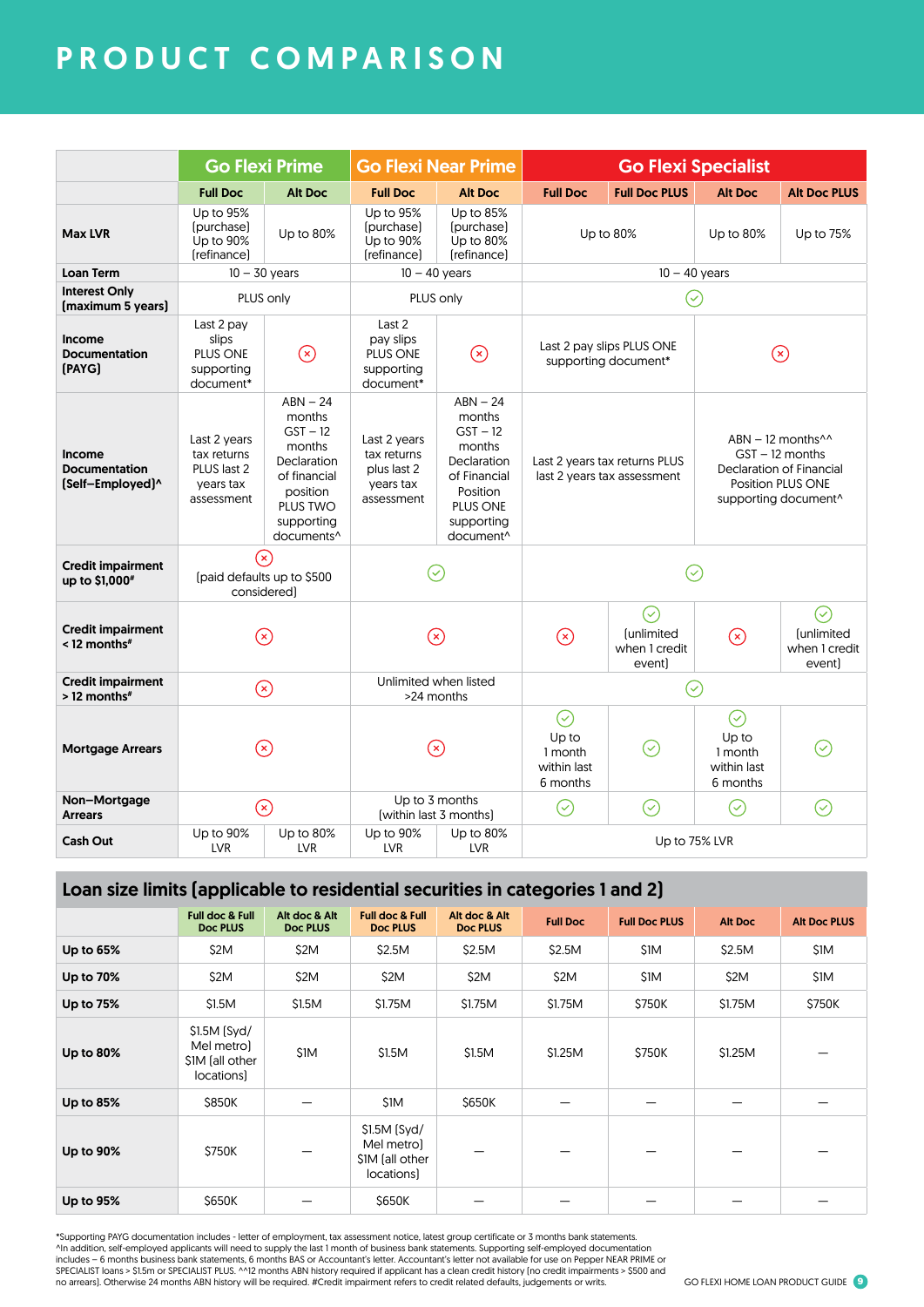## SERVICING AND ADDITIONAL LENDING POLICIES

## Acceptable Employment & Income

|                                                       | receptable Eniprographic & mee                                                                                                                                                                                                                                                                                                                                                                                                                                                                        |                  |  |  |  |
|-------------------------------------------------------|-------------------------------------------------------------------------------------------------------------------------------------------------------------------------------------------------------------------------------------------------------------------------------------------------------------------------------------------------------------------------------------------------------------------------------------------------------------------------------------------------------|------------------|--|--|--|
| <b>Employment type</b>                                | <b>Income Definiton</b>                                                                                                                                                                                                                                                                                                                                                                                                                                                                               | <b>Allowance</b> |  |  |  |
| <b>Full or Part-Time or</b><br><b>Contract (PAYG)</b> | Base salary, allowances and shift penalties.<br><b>PRIME</b><br>• Minimum 12 months continuous employment within same industry, or<br>• Minimum 6 months employment with current employer.<br><b>NEAR PRIME OF SPECIALIST</b><br>No minimum time frame required                                                                                                                                                                                                                                       | 100%             |  |  |  |
| <b>Casual or</b><br>Second Job                        | Minimum 6 months continuous service with current employer                                                                                                                                                                                                                                                                                                                                                                                                                                             | 50%              |  |  |  |
| Overtime                                              | Must be demonstrated over the last 12 months. If borrower is employed in essential government services (for<br>example, police, nurse, fire brigade etc.)                                                                                                                                                                                                                                                                                                                                             | 100%             |  |  |  |
|                                                       | For all other services                                                                                                                                                                                                                                                                                                                                                                                                                                                                                | 50%              |  |  |  |
| Commissions/<br><b>Bonuses</b>                        | Must be demonstrated over the last 2 years and verified as ongoing after 1 July 2020<br>$\bullet$                                                                                                                                                                                                                                                                                                                                                                                                     | 50%              |  |  |  |
| Self-Employed                                         | Acceptable forms of income including Net Profit Before Tax, Directors wages/salaries, Depreciation,<br>Interest on debts being refinanced and Superannuation contribution in excess of 9.5%.<br>Minimum self-employed period of 24 months<br>100%<br>$\bullet$<br>One month business bank statements dated within one week of application date, will be required to verify<br>$\bullet$<br>current business revenue levels are in line with the other income verification documents provided.         |                  |  |  |  |
| <b>Centrelink Pensions</b>                            | Centrelink Pension received [e.g. aged, invalid etc.]^^<br>100%                                                                                                                                                                                                                                                                                                                                                                                                                                       |                  |  |  |  |
| Superannuation                                        | Pension or annuities                                                                                                                                                                                                                                                                                                                                                                                                                                                                                  | 100%             |  |  |  |
| <b>Rental Income</b>                                  | Rental income to be received post settlement                                                                                                                                                                                                                                                                                                                                                                                                                                                          | 80%              |  |  |  |
| <b>Housing Allowance</b>                              | Allowance provided by employer or government bodies (not accepted on PRIME)                                                                                                                                                                                                                                                                                                                                                                                                                           | 100%             |  |  |  |
| Forms of<br><b>Guaranteed</b><br>Income               | Inheritance and trust beneficiaries etc (not accepted on PRIME)                                                                                                                                                                                                                                                                                                                                                                                                                                       | 100%             |  |  |  |
| <b>Child Support</b><br><b>Payments</b>               | If a court order or a child support agency agreement exists or proof of receipt for a period of 3 months<br>continuous payments with no age restrictions.<br>The following evidence of receipt of payments is required:<br>• Proof of receipt of maintenance for a continuous period of at least 3 months by way of savings<br>statements: or<br>• Child Support Agency letter to confirm the maintenance agreement.<br>Only accepted on PRIME where the benefit is available for the next five years | 100%             |  |  |  |
| <b>Family Payments</b>                                | Family assistance payment for dependent children regardless of age. [Part A, Part B and parenting will<br>be used, rental, sickness and pharmaceutical allowances are not to be used.] Only accepted on PRIME<br>where the benefit is available for the next five years.                                                                                                                                                                                                                              | 100%             |  |  |  |
| <b>Fully Maintained</b><br><b>Company Car</b>         | Maximum of \$5,000 can be added to the Gross Taxable Income                                                                                                                                                                                                                                                                                                                                                                                                                                           | Up to<br>\$5,000 |  |  |  |
| <b>Car Allowance</b>                                  | 100% if a condition of a borrower's employment                                                                                                                                                                                                                                                                                                                                                                                                                                                        | 100%             |  |  |  |

^Applicants that derive majority of their income from Centrelink and Social Benefits Income can qualify for a maximum 75% LVR on the Pepper SPECIALIST Full Doc product.

Please note: Income from dividends and distributions are excluded. • The % of income allowed is based on the borrower being able to meet the Acceptable Employment Type policy.

• An average of the last 2 years income is used for servicing unless the most recent year is less than the average. In this case, the most recent year is used. Applies to Full Doc applications only.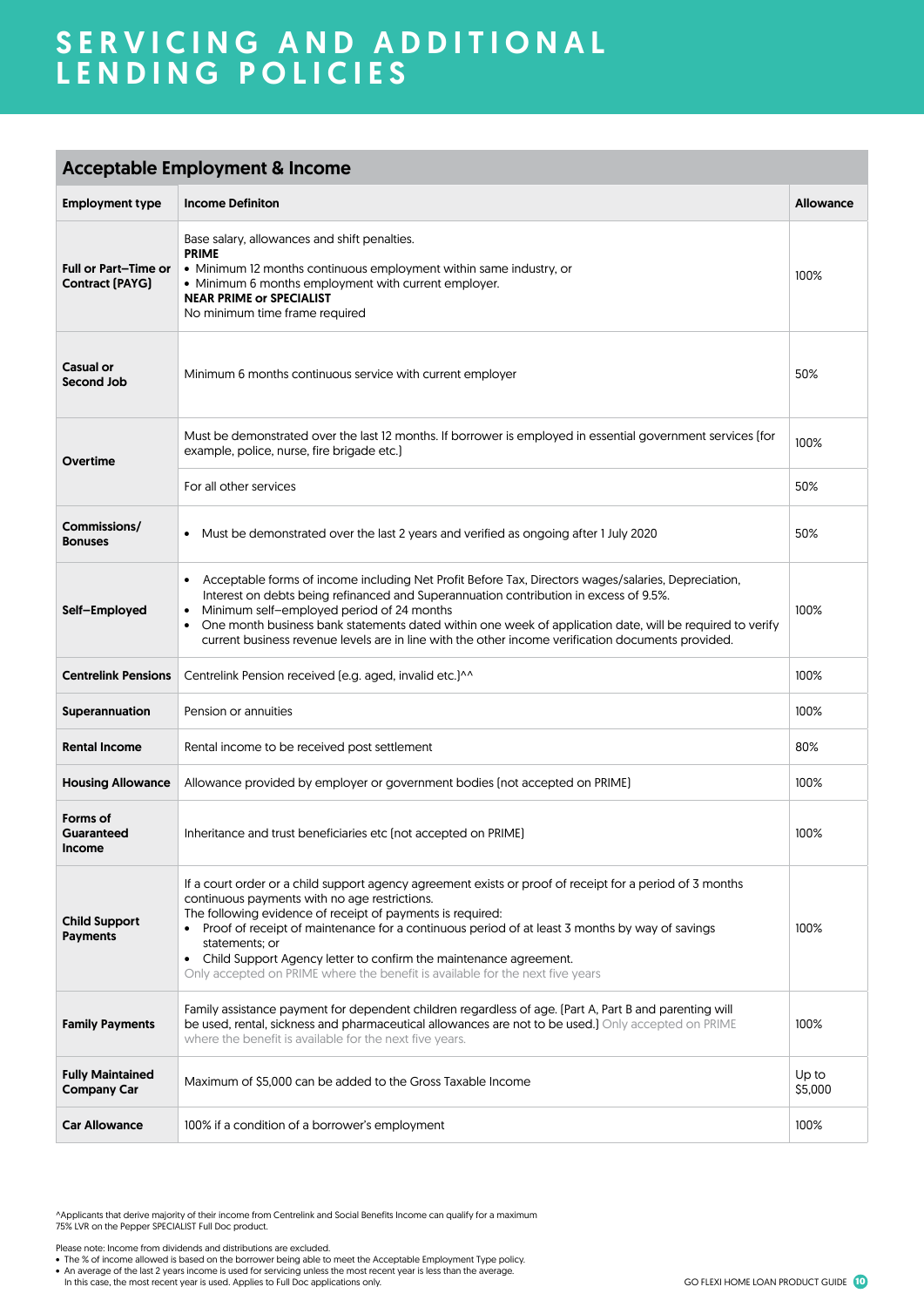### **Servicing**

All loans to be serviced at a benchmark rate of 5.85% or 2.50% above the applicable rate, whichever is the higher. Applicants that have majority of their income from Centrelink and Social Benefit Income can only qualify for a maximum 75% LVR on the SPECIALIST Full Doc and serviceability must be a minimum of 1.25%. For loans with an LVR of greater than 90%, serviceability must be a minimum of 1.35%. Refer to Pepper Money's serviceability calculator on pepper.com.au/ broker/white-label

#### Negative Gearing

Negative Gearing is accounted for during the loan assessment<sup>5</sup>.

#### Sole Applicants in Spousal Relationships

If a sole borrower is in a spousal relationship and household cash flow is split, we will take 50% of joint debt repayments and apply a single living expense view for our applicant. The loan will be subject to a servicing test at both a household and applicant level. The following documentation is required for the nonborrowing spouse:

- Income verification documents
- Asset and Liability Statement
- Living Expenses Statement
- Signed Privacy Act

#### **Security**

#### Lending Areas

Lending areas based on postcode listing:

- Category 1 Maximum LVR 95%
- Category 2 Maximum LVR 95%<br>• Category 3 Maximum LVR 75%
- Category 3 Maximum LVR 75%<br>• Category 4 Maximum LVR 70% Maximum LVR 70%

#### Maximum Exposure Limits

- The maximum exposure per applicant is: o PRIME — \$2,500,000 o NEAR PRIME & SPECIALIST — \$4,000,000
- 
- The maximum exposure per security is \$1,500,000 for PRIME and NEAR PRIME
- Security Titles Considered • Torrens, old system, community, crown lease.

#### Vacant Land

• Vacant land on PRIME Full Doc and Alt Doc and NEAR PRIME Full Doc only for residential properties in categories 1 and 2, to a maximum land size of 2.5 acres.

#### Developments and Units

- Maximum three securities per development or maximum exposure not more than 25%.
- Restriction on units within high density post codes apply. Unit blocks cannot be comprised of more than 35 units when located within a high-density post code (see website for locations).
- New units (< 12 months old) are excluded if a development is comprised of more than 35 units.
- Maximum LVR on new units (< 12 months old) of 75%.

#### Darwin Securities

Securities located within Darwin and where the value is >1.5 times the local (postcode) median house price are considered not acceptable. When a unit is located in a development consisting of 35 or more units it is an unacceptable security. The maximum LVR on all other units located in Darwin is 70% (exclusive of fees).

#### Western Australian Securities

- 
- Maximum LVR of 85% where the loan is secured by a unit. Maximum LVR of 85% for Interest Only loans

#### Will Not Lend On

Rural properties, commercial properties, relocatable and mobile homes, serviced apartments, studio apartments, resort complexes, retirement villages, bedsits and heritage listed buildings.

#### Responsible Lending

Pepper Money is committed to responsible lending. We recognise the importance of working with our valued distribution partners to ensure we all play our part in conducting business in an ethical and responsible manner. To find out more about Pepper Money's approach to responsible lending visit pepper.com.au/ responsible-lending

#### Additional Lending Policies

#### All mortgage applications must clearly demonstrate a substantial benefit to the applicant(s).

#### Pepper Money Will Lend To

• Private partnerships, companies, trustees (maximum 6 borrowers).

Non-Conforming and Private or Solicitor Loans:

Will refinance non-conforming, private and solicitor loans.

#### Portability

Pepper Money offers portability on all new loans. Subject to conditions Go to 'Documents and forms' section on pepper. com.au/broker/white-label for details.

#### Bank Statements

Applicants' last three months personal bank statements may be needed for positive confirmation of their declared living expenses.

#### Mortgage Statements

- 6 months mortgage statements required on any owner occupied or investment loan being refinanced.
- 12 months mortgage statements required on refinancing of
- nonconforming loans. • Loan statements are not required where the loan Repayment History Information can be verified on the Applicant's credit file obtained by Pepper Money. In such cases proof of balance may still be required. Loan or transactional statements may be required to establish a customer's historic repayment level where a history of arrears is present.

#### Repayment History Information (RHI)

Repayment History Information indicates whether the minimum repayment on a credit account was made on time (or within a 14-day grace period) and if not, how late the payment was made. The RHI column shows the number of months that the minimum repayment was not met. The corresponding product column shows product placement for such repayment history.

| <b>MORTGAGES</b> |                        |            | <b>NON MORTGAGES</b>   |
|------------------|------------------------|------------|------------------------|
| <b>RHI</b>       | <b>PRODUCT</b>         | <b>RHI</b> | <b>PRODUCT</b>         |
| 0                | Prime                  | 0          | Prime                  |
|                  | Specialist             |            | Near Prime             |
| $\overline{c}$   | <b>Specialist Plus</b> | 2          | Near Prime             |
| 3                | <b>Specialist Plus</b> | 3          | Near Prime             |
| $\overline{4}$   | <b>Specialist Plus</b> | 4          | Specialist             |
| 5                | <b>Specialist Plus</b> | 5          | Specialist             |
| 6                | <b>Specialist Plus</b> | 6          | Specialist             |
| X                | <b>Specialist Plus</b> | X          | <b>Specialist Plus</b> |

#### Additional Advance

• The loan must have settled at least 3 months for PRIME and 6 months for NEAR PRIME/SPECIALIST prior to the application for further borrowing.

- The loan must be current with no dishonoured payments within the 3 months for PRIME and 6 months for NEAR PRIME/SPECIALIST prior to application. • Minimum amount \$10,000.
- 
- \$395 Establishment fee or \$100 if broker orders valuation.
- 1% Mortgage Risk Fee (on Additional Advance amount only) • For PRIME loans, Lender Protection Fee (LPF) payable is LPF on total amount
- less LPF already paid. Legal Fees of \$150 plus disbursements are payable.

When an application for an Additional Advance is received, customer and security information will need to be updated. The documentation that will be required is as follows:

New fully completed Pepper Money Additional Advance Application Form.

- Updated income evidence, including pay slips or Alt Doc Income Declaration.
- A new Equifax report will be ordered. • A new Full Valuation will be requested.
- The Building Insurance figure will be updated.
- If there is any new adverse credit information a request for further details will be made.
- Funds will be disbursed by a Pepper Money panel Solicitor after receipt of all security documents.

#### Additional Notes

<sup>1</sup> Refer to Pepper Money's Postcode Search in Tools section on

- pepper.com.au/broker/white-label for category lending limits
- <sup>2</sup> Additional terms and conditions apply to Interest Only loans which are set out in the customer's loan agreement. Principal and Interest repayments are calculated on the residual loan term
- <sup>3</sup> The terms and conditions applicable to Offset Sub-Accounts are set out in the customer's loan agreement
- <sup>4</sup> Refer to LPF Calculator in Tools section on pepper.com.au/broker/white-label <sup>5</sup> Pepper Money is not liable for any taxation related assumptions or
- representations associated with the negative gearing.

#### Sales Support

#### Contact us on 1800 737 737

Email us at whitelabel@pepper.com.au Or visit us at pepper.com.au/broker/white-label

#### **Disclaimer**

This product guide is accurate as at the effective date of this document. Pepper Money reserves the right to alter the policies at any time without notice. We will notify borrowers of changes in accordance with their loan agreement and the National Consumer Credit Protection Act.

#### **Confidential**

this product guide is a reference guide for mortgage professionals accredited to distribute Pepper Money products and is not intended as an advertisement to the public. It is made available on a strictly confidential basis and must not be reproduced in whole or part, or distributed to any person or organisation without Pepper Money's prior written consent. It must not be made available to the public under any circumstances. Whilst every effort has been made to ensure this product guide is accurate, it should not be relied upon for any purpose or used as a substitute for independent professional advice.

#### **Warning**

You must comply with all legal requirements. Non-compliance with the law may attract civil and/or criminal penalties.